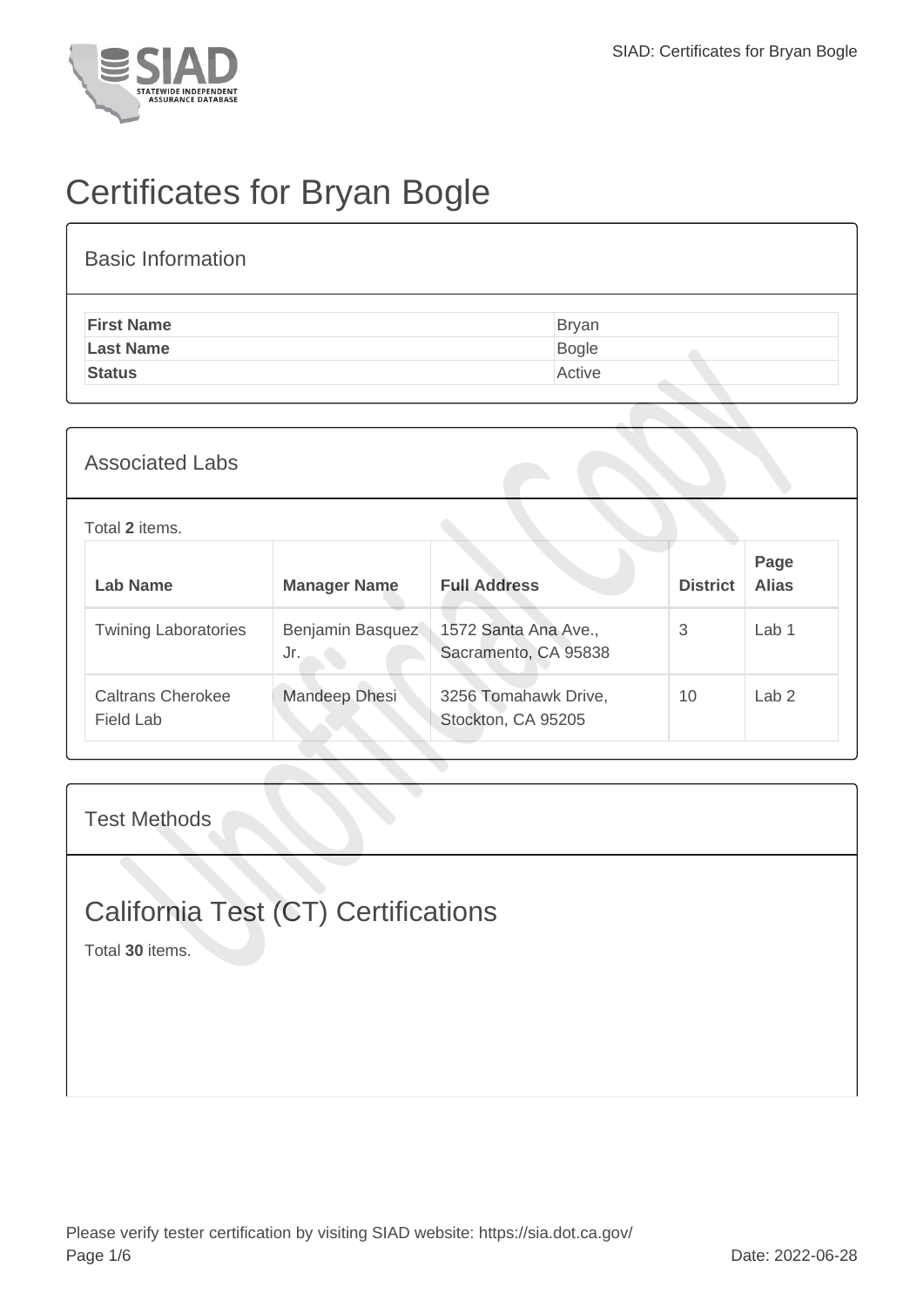

| <b>Test Method</b>                                                               | <b>Expiration</b><br><b>Date</b> | <b>Status</b>  | <b>IA Responsible</b> | <b>Within</b><br>Lab(s)<br><b>Scope</b> | <b>Comments</b>   |
|----------------------------------------------------------------------------------|----------------------------------|----------------|-----------------------|-----------------------------------------|-------------------|
| CT 105 Calculations -<br>Gradings (JTCP - HMA I<br>$/$ S&A)                      | 2023-02-07                       | Active         | Sarbjit Grewal        | Lab $1$ ,<br>Lab <sub>2</sub>           | (No)<br>comments) |
| CT 106 Definitions -<br>Specific Gravity (SpG)                                   | 2020-01-25                       | Expired        | Jessaneil Perez       | Lab <sub>2</sub>                        | (No<br>comments)  |
| CT 125 AGG Sampling -<br><b>AGGREGATES (JTCP -</b><br>HMA I / S&A)               | 2023-02-07                       | Active         | Sarbjit Grewal        | Lab $1,$<br>Lab <sub>2</sub>            | (No<br>comments)  |
| CT 125 BIT Sampling -<br><b>BITUMINOUS</b>                                       | 2022-08-02                       | Active         | <b>Jackie Treat</b>   | Lab <sub>1</sub>                        | (No<br>comments)  |
| CT 125 CEM Sampling -<br><b>CEM</b>                                              | 2020-01-25                       | <b>Expired</b> | Jessaneil Perez       | Lab $1,$<br>Lab <sub>2</sub>            | (No)<br>comments) |
| CT 125 GEN Sampling -<br><b>GENERAL</b>                                          | 2022-08-02                       | Active         | <b>Jackie Treat</b>   | Lab $1$ ,<br>Lab <sub>2</sub>           | (No<br>comments)  |
| CT 125 HMA Sampling -<br>HMA (JTCP - HMA I)                                      | 2020-01-25                       | <b>Expired</b> | Jessaneil Perez       | Lab $1$ ,<br>Lab <sub>2</sub>           | (No)<br>comments) |
| CT 125 HMA Sampling -<br><b>HMA</b>                                              | 2022-08-02                       | Active         | <b>Jackie Treat</b>   | (No lab)                                | (No<br>comments)  |
| CT 201 Sample<br>Preparation - Soil and<br>Aggregates (JTCP -<br><b>S&amp;A)</b> | 2023-02-07                       | Active         | Sarbjit Grewal        | Lab $1$ ,<br>Lab <sub>2</sub>           | (No<br>comments)  |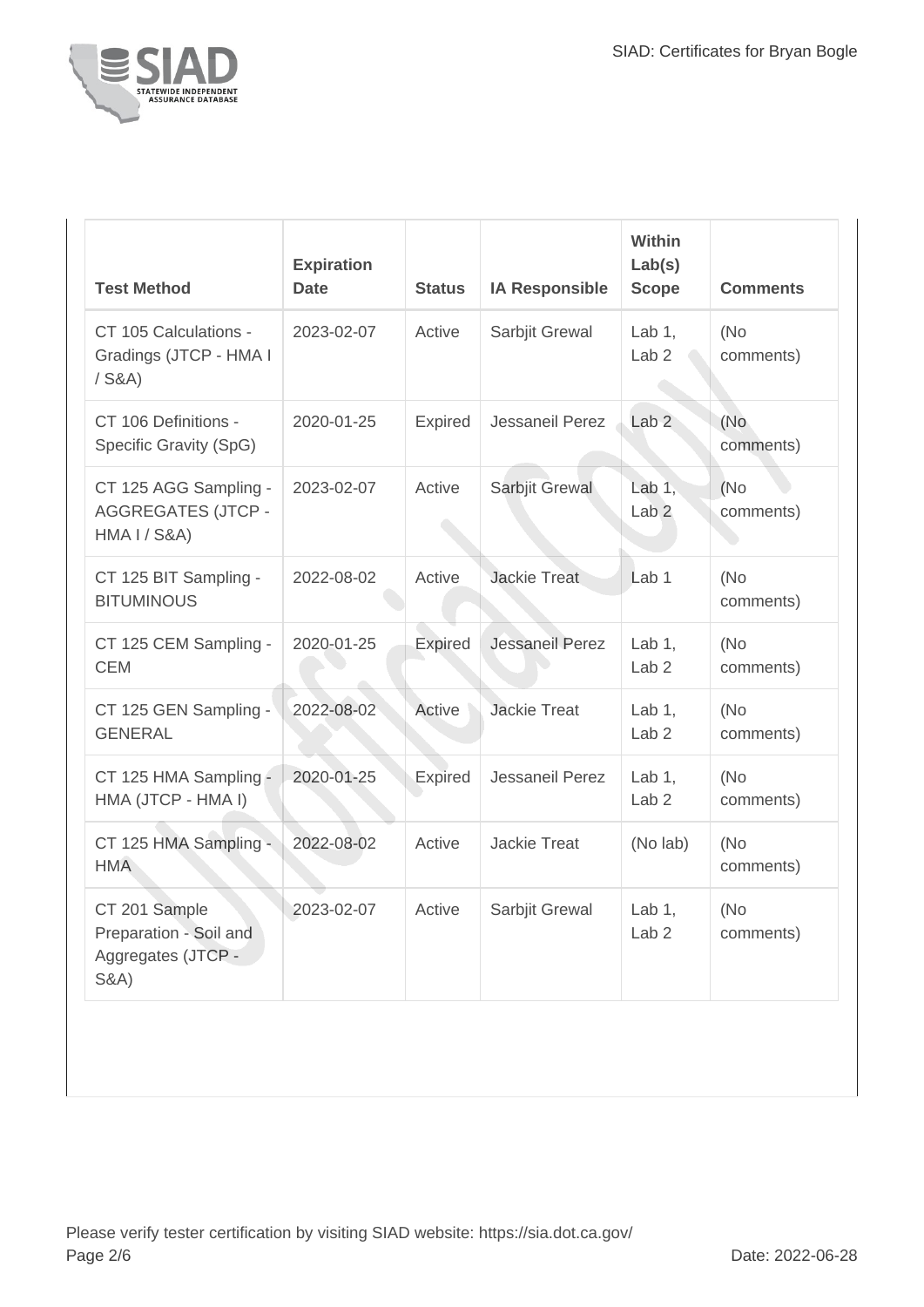

| <b>Test Method</b>                                                                  | <b>Expiration</b><br><b>Date</b> | <b>Status</b> | <b>IA Responsible</b> | Within<br>Lab(s)<br><b>Scope</b> | <b>Comments</b>   |
|-------------------------------------------------------------------------------------|----------------------------------|---------------|-----------------------|----------------------------------|-------------------|
| CT 202 Sieve analysis -<br>Fine and Coarse<br>Aggregates (JTCP -<br><b>S&amp;A)</b> | 2023-02-07                       | Active        | Sarbjit Grewal        | Lab $1,$<br>Lab <sub>2</sub>     | (No)<br>comments) |
| CT 205 Percent<br><b>Crushed Particles</b><br>$(JTCP - S&A)$                        | 2023-02-07                       | Active        | Sarbjit Grewal        | Lab <sub>1</sub>                 | (No<br>comments)  |
| CT 216 Relative<br>Compaction - Soils and<br>Aggregates (JTCP -<br><b>S&amp;A)</b>  | 2023-02-07                       | Active        | Sarbjit Grewal        | Lab $1,$<br>Lab <sub>2</sub>     | (No<br>comments)  |
| CT 217 Sand Equivalent<br>$(JTCP - S&A)$                                            | 2023-02-07                       | Active        | Sarbjit Grewal        | Lab $1$ ,<br>Lab <sub>2</sub>    | (No)<br>comments) |
| CT 226 Moisture<br>Content - Soils and<br>Aggregates (JTCP -<br><b>S&amp;A</b> )    | 2023-02-07                       | Active        | Sarbjit Grewal        | Lab $1$ ,<br>Lab <sub>2</sub>    | (No)<br>comments) |
| CT 227 Cleanness<br>Value (JTCP - S&A)                                              | 2023-02-07                       | Active        | Sarbjit Grewal        | Lab $1$ ,<br>Lab <sub>2</sub>    | (No)<br>comments) |
| CT 229 Durability (JTCP<br>S&A)                                                     | 2023-02-07                       | Active        | Sarbjit Grewal        | Lab $1,$<br>Lab <sub>2</sub>     | (No)<br>comments) |
| CT 231 Relative<br>Compaction - Nuclear<br>Gage                                     | 2023-03-30                       | Active        | Maryam<br>Shahbazi    | Lab $1$ ,<br>Lab <sub>2</sub>    | (No)<br>comments) |
| CT 375 AC Density by<br>Nuclear Gage                                                | 2023-03-30                       | Active        | Maryam<br>Shahbazi    | Lab $1,$<br>Lab <sub>2</sub>     | (No)<br>comments) |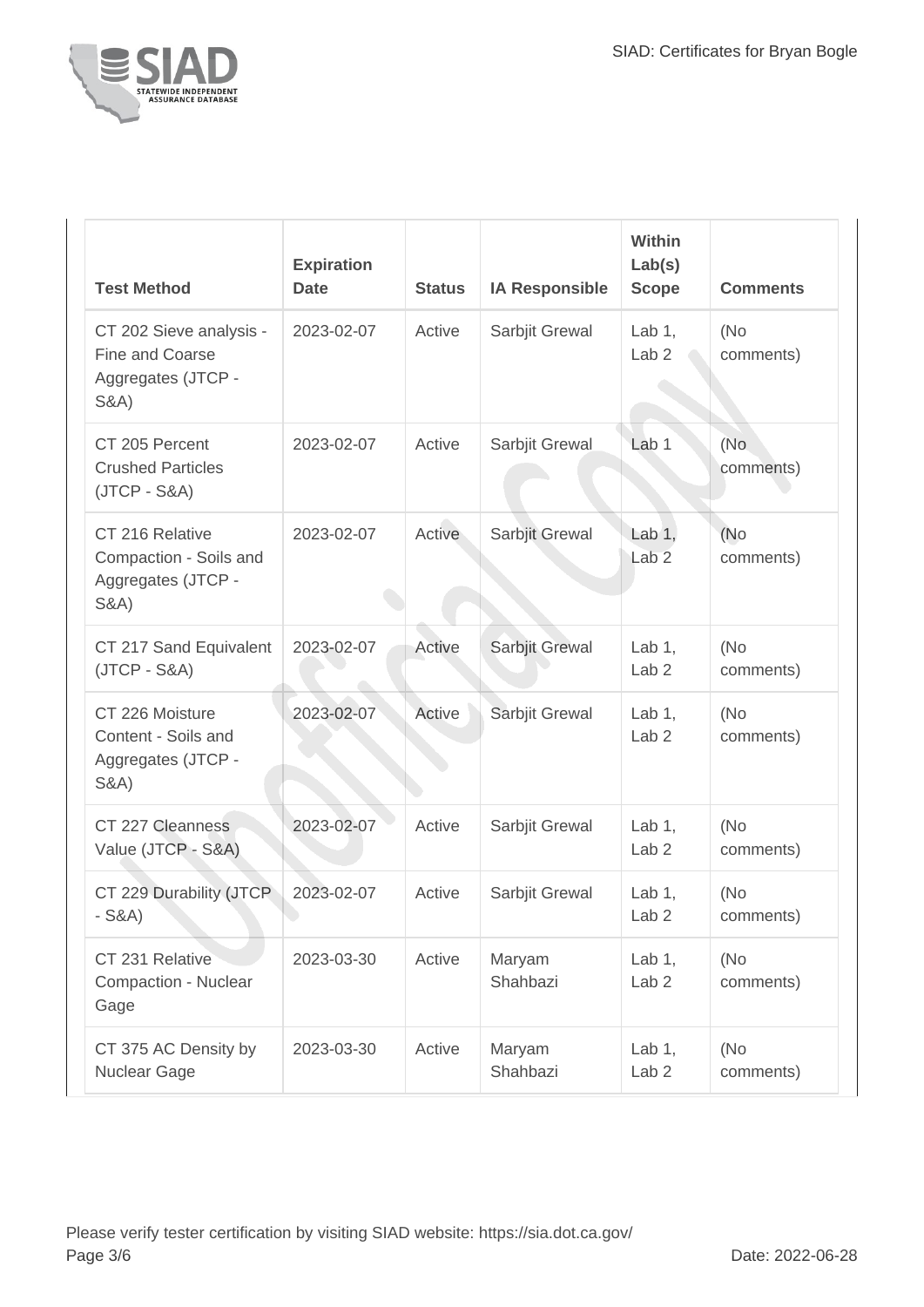

| <b>Test Method</b>                                                                            | <b>Expiration</b><br><b>Date</b> | <b>Status</b>  | <b>IA Responsible</b>  | <b>Within</b><br>Lab(s)<br><b>Scope</b> | <b>Comments</b>   |
|-----------------------------------------------------------------------------------------------|----------------------------------|----------------|------------------------|-----------------------------------------|-------------------|
| CT 504 Air Content of<br><b>PCC - Pressure Method</b><br>(JTCP - PCC)                         | 2020-01-26                       | Expired        | Jessaneil Perez        | Lab $1,$<br>Lab <sub>2</sub>            | (No)<br>comments) |
| CT 518 Unit Weight -<br>PCC (JTCP - PCC)                                                      | 2020-01-26                       | <b>Expired</b> | Jessaneil Perez        | Lab $1,$<br>Lab <sub>2</sub>            | (No<br>comments)  |
| CT 521 Compressive<br>Strength - PCC                                                          | 2020-01-26                       | Expired        | <b>Jessaneil Perez</b> | Lab $1,$<br>Lab <sub>2</sub>            | (No)<br>comments) |
| CT 523.1 Section B.1 &<br><b>B.2 Flexural Strength</b><br>(Field Fabrication)<br>(JTCP - PCC) | 2020-01-26                       | <b>Expired</b> | Jessaneil Perez        | Lab $1,$<br>Lab <sub>2</sub>            | (No)<br>comments) |
| CT 523.2 Section B.3<br>Flexural Strength (Lab<br>Test)                                       | 2020-01-26                       | <b>Expired</b> | Jessaneil Perez        | (No lab)                                | (No)<br>comments) |
| CT 524 Flexural<br>Strength of Rapid<br>Strength - PCC                                        | 2020-01-26                       | <b>Expired</b> | Jessaneil Perez        | Lab $1$ ,<br>Lab <sub>2</sub>           | (No)<br>comments) |
| CT 533 Ball Penetration<br>- PCC                                                              | 2020-01-26                       | Expired        | Jessaneil Perez        | Lab $1$ ,<br>Lab <sub>2</sub>           | (No<br>comments)  |
| CT 539 Sampling Fresh<br>Concrete (JTCP - PCC)                                                | 2020-01-26                       | Expired        | Jessaneil Perez        | Lab $1,$<br>Lab <sub>2</sub>            | (No<br>comments)  |
| CT 540 Making<br>Cylinders - PCC (JTCP -<br>PCC)                                              | 2020-01-26                       | Expired        | Jessaneil Perez        | Lab $1,$<br>Lab <sub>2</sub>            | (No)<br>comments) |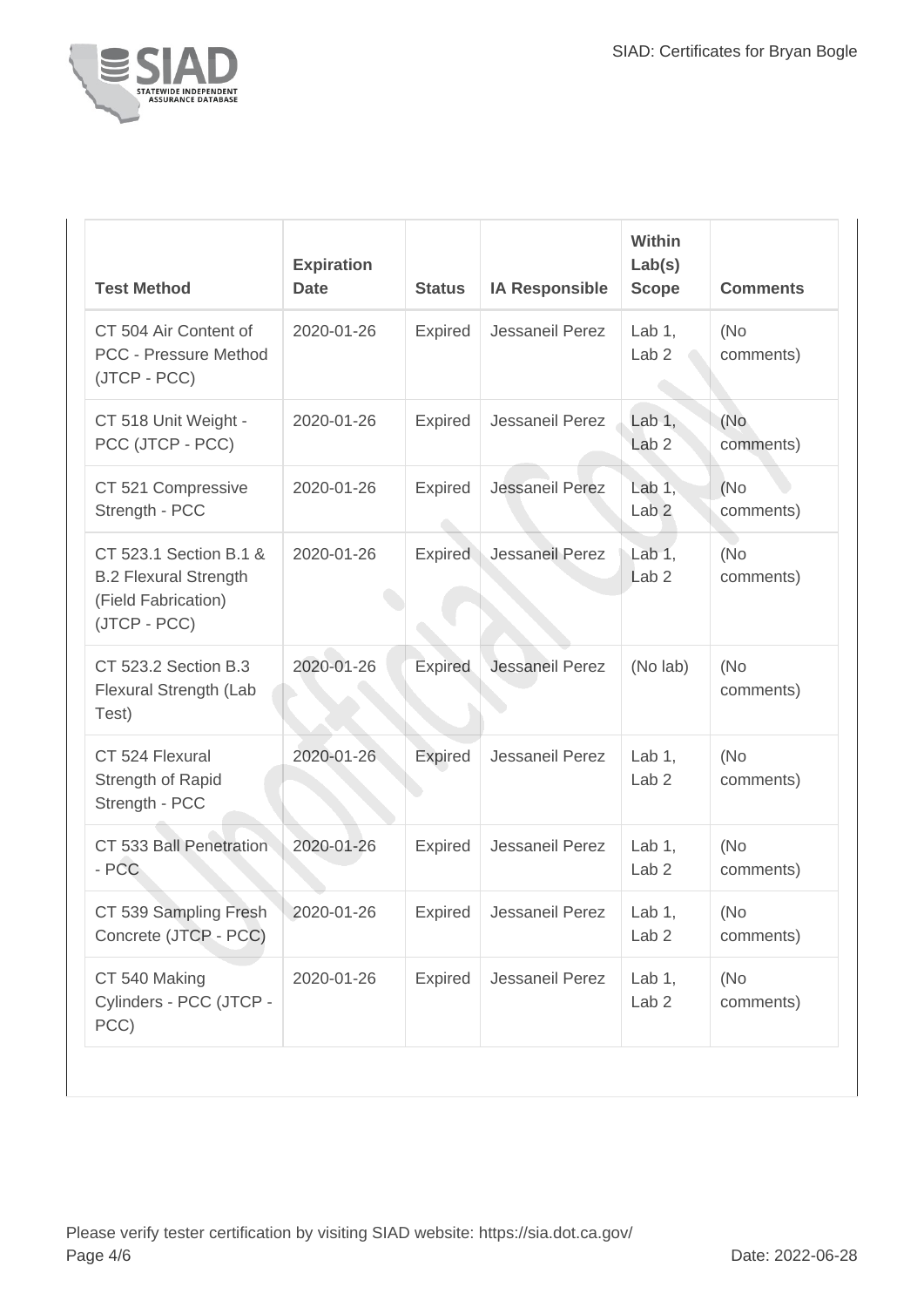

| <b>Test Method</b>                       | <b>Expiration</b><br><b>Date</b> | <b>Status</b>  | <b>IA Responsible</b> | <b>Within</b><br>Lab(s)<br><b>Scope</b> | <b>Comments</b>  |
|------------------------------------------|----------------------------------|----------------|-----------------------|-----------------------------------------|------------------|
| CT 541 Flow Cone                         | 2020-01-26                       | <b>Expired</b> | Jessaneil Perez       | Lab $1$ ,<br>Lab <sub>2</sub>           | (No<br>comments) |
| CT 556 Slump - PCC<br>(JTCP - PCC)       | 2020-01-26                       | <b>Expired</b> | Jessaneil Perez       | Lab $1,$<br>Lab <sub>2</sub>            | (No<br>comments) |
| CT 557 Temperature -<br>PCC (JTCP - PCC) | 2020-01-26                       | <b>Expired</b> | Jessaneil Perez       | Lab 1,<br>Lab <sub>2</sub>              | (No<br>comments) |

### AASHTO/ASTM Proficiencies

Total **6** items.

| <b>Test Method</b>                                                                    | <b>Expiration</b><br><b>Date</b> | <b>Status</b>  | <b>IA Responsible</b>  | <b>Within</b><br>Lab(s)<br><b>Scope</b> | <b>Comments</b>  |
|---------------------------------------------------------------------------------------|----------------------------------|----------------|------------------------|-----------------------------------------|------------------|
| <b>AASHTO T11 Sieve</b><br>Analysis (Washing) -<br>Fine Aggregates (JTCP<br>$-HMA I)$ | 2021-01-26                       | <b>Expired</b> | <b>Jessaneil Perez</b> | Lab $1,$<br>Lab <sub>2</sub>            | (No<br>comments) |
| <b>AASHTO T27 Sieve</b><br>Analysis - Fine and<br>Coarse Aggregates<br>(JTCP - HMA I) | 2021-01-26                       | Expired        | Jessaneil Perez        | Lab $1,$<br>Lab <sub>2</sub>            | (No<br>comments) |
| AASHTO T176 Sand<br>Equivalent (JTCP -<br>HMA I)                                      | 2021-01-26                       | <b>Expired</b> | Jessaneil Perez        | Lab $1$ ,<br>Lab <sub>2</sub>           | (No<br>comments) |
| AASHTO T275 Bulk<br>SpG - HMA (JTCP -<br>HMA II)                                      | 2021-01-26                       | <b>Expired</b> | Jessaneil Perez        | Lab $1,$<br>Lab <sub>2</sub>            | (No<br>comments) |